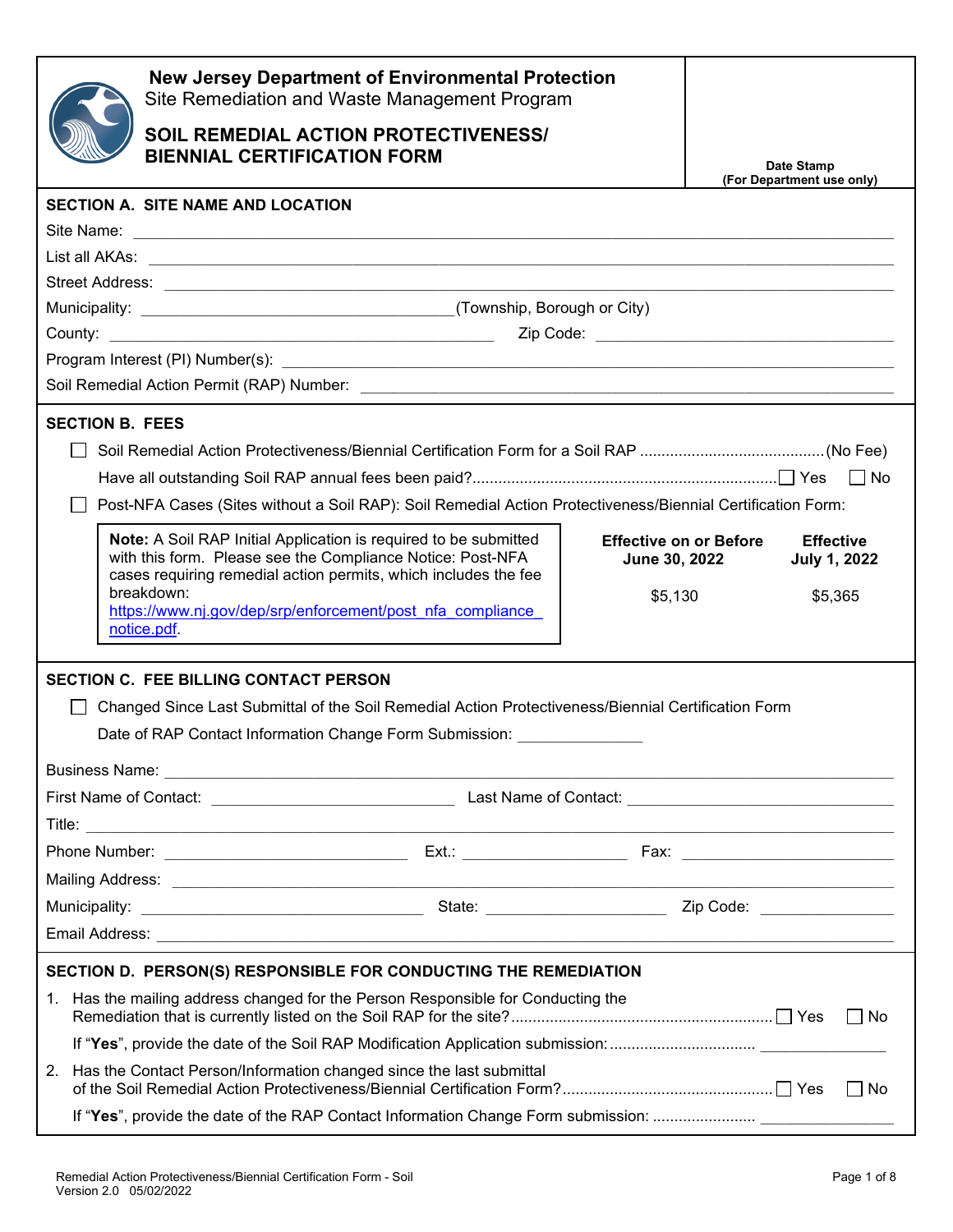|    | SECTION E. CURRENT OWNER(S) OF THE SITE                                                                                                                                                                                                                                                                                                                                                               |
|----|-------------------------------------------------------------------------------------------------------------------------------------------------------------------------------------------------------------------------------------------------------------------------------------------------------------------------------------------------------------------------------------------------------|
|    | 1. Has the Property Owner changed from what is currently listed on the Soil RAP for the site? TYes<br>$\Box$ No                                                                                                                                                                                                                                                                                       |
|    | If "Yes", provide the date of the RAP Transfer/Change of Property                                                                                                                                                                                                                                                                                                                                     |
| 2. | Has the mailing address changed for the Property Owner that is currently listed<br>  No                                                                                                                                                                                                                                                                                                               |
|    | If "Yes", provide the date of the Soil RAP Modification Application submission:                                                                                                                                                                                                                                                                                                                       |
| 3. | Has the Contact Person/Information changed since the last submittal of the<br>    No                                                                                                                                                                                                                                                                                                                  |
|    | If "Yes", provide the date of the RAP Contact Information Change Form submission:                                                                                                                                                                                                                                                                                                                     |
|    | <b>SECTION F. ATTACHED DOCUMENTS</b>                                                                                                                                                                                                                                                                                                                                                                  |
|    | Attach electronic copies of the following documents in an email to srp submissions@dep.nj.gov*: (Check all that apply)                                                                                                                                                                                                                                                                                |
|    | *See instructions for how to handle submissions associated with a Post-NFA Case.                                                                                                                                                                                                                                                                                                                      |
|    | The Soil Remedial Action Protectiveness/Biennial Certification Form using the current form on the NJDEP Website<br>(Required).                                                                                                                                                                                                                                                                        |
|    | All inspection reports/logs that have been completed since the last submittal of the Soil Remedial Action<br>Protectiveness/Biennial Certification Form (Required).                                                                                                                                                                                                                                   |
|    | A contaminant concentration table that compares Soil Remediation Standard changes and order of magnitude<br>analysis associated with the Soil RAP (Required).                                                                                                                                                                                                                                         |
|    | The Contaminants of Emerging Concern (CECs) evaluation completed associated with the Soil RAP (Required).                                                                                                                                                                                                                                                                                             |
|    | A current Tax Map of the property if the block and lot has changed since the Deed Notice was filed, if applicable.                                                                                                                                                                                                                                                                                    |
|    | The completed Remediation Cost Review and RFS/FA Form with a detailed cost estimate, if applicable.                                                                                                                                                                                                                                                                                                   |
|    | The homeowner or condominium association's annual budget that includes funds for the operation, maintenance,<br>and monitoring of the engineering control(s) associated with the Soil RAP, if applicable.                                                                                                                                                                                             |
|    | The annual statements confirming the value of the Financial Assurance Instrument, if applicable.                                                                                                                                                                                                                                                                                                      |
|    | <b>SECTION G.</b><br>DEED NOTICE/DECLARATION OF ENVIRONMENTAL RESTRICTION (DER)/NOTICE IN-LIEU<br>OF DEED NOTICE INFORMATION                                                                                                                                                                                                                                                                          |
| 1. | Provide the filing date of the current Deed Notice/DER or the issuance of the Notice In-Lieu of DN:                                                                                                                                                                                                                                                                                                   |
| 2. | For the current Deed Notice/DER, provide the Book and Page numbers in which the<br>Deed Notice/DER was filed at the county recording office:                                                                                                                                                                                                                                                          |
|    |                                                                                                                                                                                                                                                                                                                                                                                                       |
| 3. | Since the Deed Notice/DER was filed, did the Municipal<br>$\Box$ No                                                                                                                                                                                                                                                                                                                                   |
|    | If "Yes", attach a current Tax Map of the property and list the former and new<br>Municipal Block and Lot numbers of the Deed Notice/DER below:                                                                                                                                                                                                                                                       |
|    |                                                                                                                                                                                                                                                                                                                                                                                                       |
|    |                                                                                                                                                                                                                                                                                                                                                                                                       |
| 4. | Did you provide copies of this form to the municipal and county clerks for each municipality<br>and county in which the site is located; the local, county and regional health department for each<br>municipality and county in which the site is located; each current owner of the site; the<br>Pinelands Commission as applicable; and the Highlands Commission as applicable? □ Yes<br>$\Box$ No |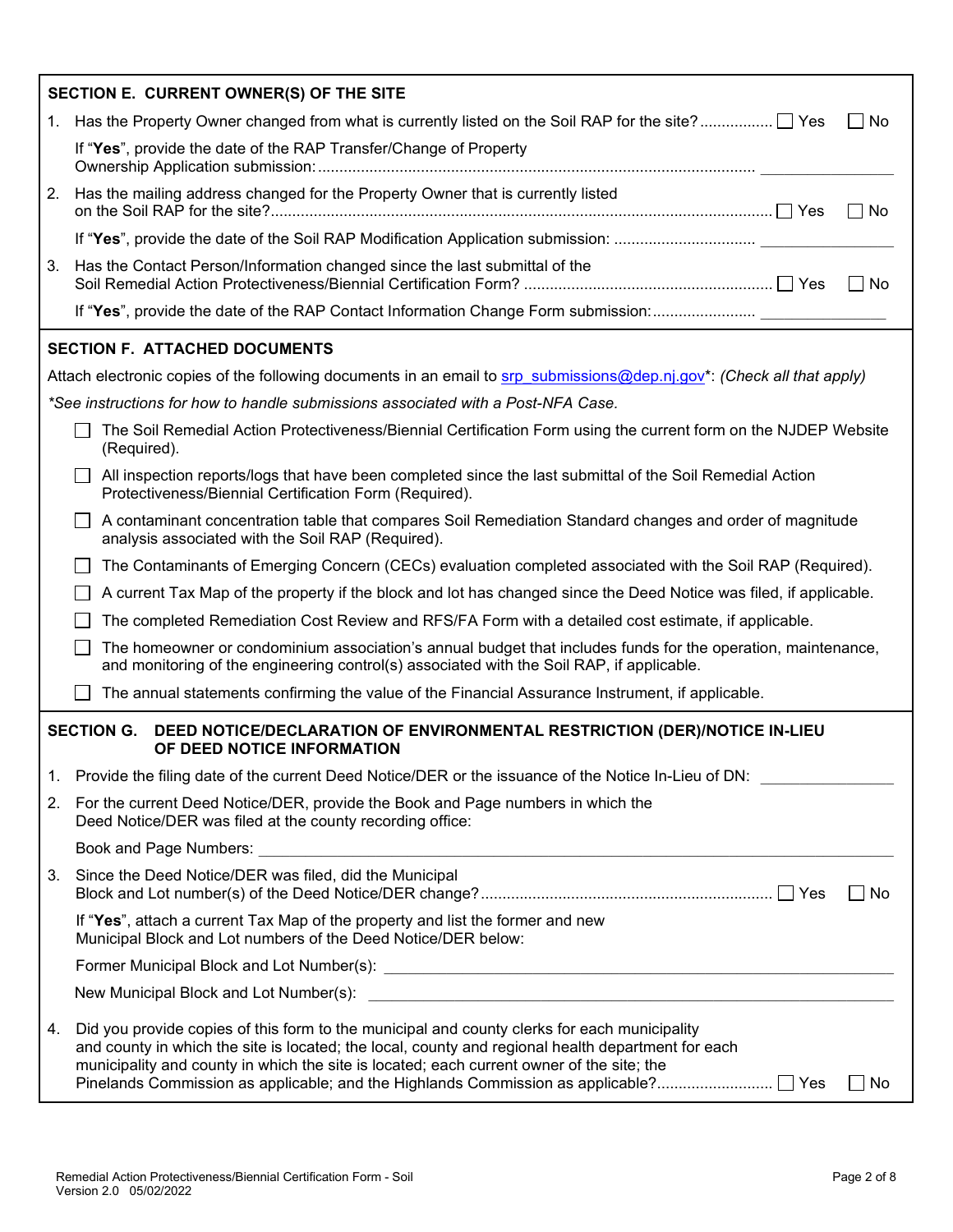| SECTION H. SITE USE, CHANGES, AND DISTURBANCES |                                                                                                                                                                                                                                                                                           |  |    |  |  |
|------------------------------------------------|-------------------------------------------------------------------------------------------------------------------------------------------------------------------------------------------------------------------------------------------------------------------------------------------|--|----|--|--|
|                                                | 1. Indicate current site use:                                                                                                                                                                                                                                                             |  |    |  |  |
|                                                | Industrial<br><b>Solar Panels</b><br><b>Child Care Facility</b><br>│ │ Park or Recreational Use<br>Residential<br>Hospital<br>Other: <b>Communication</b><br>Vacant<br>Landfill<br>Commercial<br><b>Government Facility</b><br>Road/Right of Way<br>Agricultural<br>School                |  |    |  |  |
|                                                | 2. Has the site use(s) changed since the most recent Deed Notice/DER was<br>filed or the issuance of the Notice In-Lieu of DN that would require the                                                                                                                                      |  | No |  |  |
|                                                | If "Yes", indicate what the change was and the date of the<br>submission of a Soil RAP Modification Application:                                                                                                                                                                          |  |    |  |  |
|                                                |                                                                                                                                                                                                                                                                                           |  |    |  |  |
|                                                |                                                                                                                                                                                                                                                                                           |  |    |  |  |
|                                                | Note: Pursuant to N.J.A.C. 7:26E- 5.3, a Presumptive or Alternative Remedy<br>is required for Schools, Child Care Centers, and Residences.                                                                                                                                                |  |    |  |  |
|                                                | 3. Have periodic inspections been conducted pursuant to Attachment A of the Soil RAP for<br>the site to determine if disturbances of the remedial action/engineering control(s) have<br>taken place since the last submittal of the Soil Remedial Action Protectiveness/Biennial<br>∣ ∣No |  |    |  |  |
|                                                | If "Yes", attach all inspection reports/logs that have been completed since the last submittal<br>of the Soil Remedial Action Protectiveness/Biennial Certification Form.                                                                                                                 |  |    |  |  |
|                                                | 4. Have disturbances of the remedial action/engineering control(s) taken place since<br>the last submittal of the Soil Remedial Action Protectiveness/Biennial Certification Form?    Yes                                                                                                 |  | No |  |  |
|                                                | If "Yes", provide the following information:                                                                                                                                                                                                                                              |  |    |  |  |
|                                                | Duration of Disturbance: Months ____________ Days<br>a) Date of Disturbance:                                                                                                                                                                                                              |  |    |  |  |
|                                                | Describe the disturbance:                                                                                                                                                                                                                                                                 |  |    |  |  |
|                                                | b) Was the remedial action/engineering control(s) restored to the conditions stated<br>If "No", briefly describe below the reasons why and indicate what measures are being<br>taken to ensure the protectiveness of public health and safety and of the environment:                     |  | No |  |  |
|                                                | Approximate Date of Expected Engineering Control(s) Disturbance Repair*:<br>* Note that the engineering control(s) disturbance should be repaired within 60 days                                                                                                                          |  |    |  |  |
|                                                | of the disturbance and that a Soil RAP Modification Application is required for any<br>permanent change to the engineering control(s) for the site.                                                                                                                                       |  |    |  |  |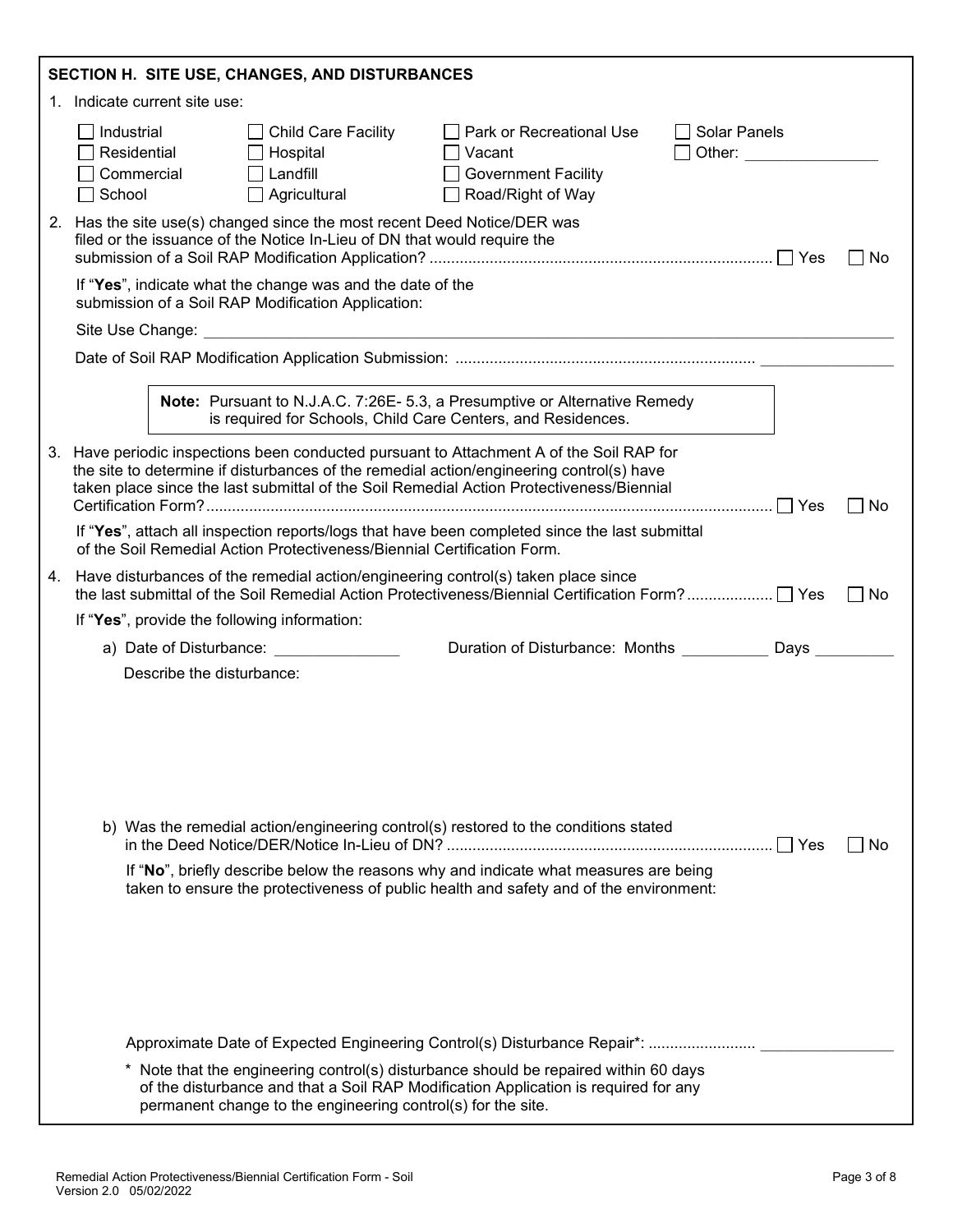|                                                                                                                                                                                                                                                                                                                                                                                                                                                                                                                                                                                                                                                                           | 5. Since the Soil RAP was issued, did the comparison conducted pursuant to<br>$\Box$ No                                                                                                                                                            |  |  |  |
|---------------------------------------------------------------------------------------------------------------------------------------------------------------------------------------------------------------------------------------------------------------------------------------------------------------------------------------------------------------------------------------------------------------------------------------------------------------------------------------------------------------------------------------------------------------------------------------------------------------------------------------------------------------------------|----------------------------------------------------------------------------------------------------------------------------------------------------------------------------------------------------------------------------------------------------|--|--|--|
|                                                                                                                                                                                                                                                                                                                                                                                                                                                                                                                                                                                                                                                                           |                                                                                                                                                                                                                                                    |  |  |  |
| 6.                                                                                                                                                                                                                                                                                                                                                                                                                                                                                                                                                                                                                                                                        | $\Box$ No<br>Did the comparison conducted above reveal a change in the Soil Remediation Standards?  Yes                                                                                                                                            |  |  |  |
|                                                                                                                                                                                                                                                                                                                                                                                                                                                                                                                                                                                                                                                                           | $\Box$ No                                                                                                                                                                                                                                          |  |  |  |
|                                                                                                                                                                                                                                                                                                                                                                                                                                                                                                                                                                                                                                                                           | If "Yes", does the change require a modification<br>$\Box$ No                                                                                                                                                                                      |  |  |  |
|                                                                                                                                                                                                                                                                                                                                                                                                                                                                                                                                                                                                                                                                           | If "Yes", provide the date of Soil RAP Modification Application Submission:                                                                                                                                                                        |  |  |  |
|                                                                                                                                                                                                                                                                                                                                                                                                                                                                                                                                                                                                                                                                           | Attach a contaminant concentration table that compares Soil Remediation<br>Standard changes and order of magnitude analysis.                                                                                                                       |  |  |  |
| Contaminants of Emerging Concern (CECs): The permittee(s) is required to evaluate whether there is the potential that<br>the compounds listed below may have been manufactured, used, handled, stored, disposed or discharged at the AOC(s)<br>associated with the Soil RAP. Evaluation does not mean analysis. Evaluation means using your professional judgement to<br>determine if the compounds are potential contaminants of concern at the AOC(s) associated with the Soil RAP. The<br>evaluation of these compounds should be the same as any other compound. Additional information on CECs can be found<br>at https://www.nj.gov/dep/srp/emerging-contaminants/. |                                                                                                                                                                                                                                                    |  |  |  |
|                                                                                                                                                                                                                                                                                                                                                                                                                                                                                                                                                                                                                                                                           | 7. Is 1,4-dioxane a potential contaminant of concern at the AOC(s)<br>$\Box$ No                                                                                                                                                                    |  |  |  |
|                                                                                                                                                                                                                                                                                                                                                                                                                                                                                                                                                                                                                                                                           | 8. Is perchlorate a potential contaminant of concern at the AOC(s)<br>$\Box$ No                                                                                                                                                                    |  |  |  |
|                                                                                                                                                                                                                                                                                                                                                                                                                                                                                                                                                                                                                                                                           | 9. Are per- and polyfluoroalkyl substances (PFAS), including but not limited<br>to perfluorononanoic acid (PFNA), perfluorooctanoic acid (PFOA), and<br>perfluorooctane sulfonic acid (PFOS) potential contaminants of concern at the<br>$\Box$ No |  |  |  |
|                                                                                                                                                                                                                                                                                                                                                                                                                                                                                                                                                                                                                                                                           | 10. Is 1,2,3-trichloropropane (1,2,3-TCP) a potential contaminant of concern at the<br>$\Box$ No                                                                                                                                                   |  |  |  |
|                                                                                                                                                                                                                                                                                                                                                                                                                                                                                                                                                                                                                                                                           | Attach the results of the required emerging CECs evaluation:                                                                                                                                                                                       |  |  |  |
|                                                                                                                                                                                                                                                                                                                                                                                                                                                                                                                                                                                                                                                                           | If "Yes" to any of the questions 7 to 10 above, then provide a discussion of how this issue is being addressed:                                                                                                                                    |  |  |  |
|                                                                                                                                                                                                                                                                                                                                                                                                                                                                                                                                                                                                                                                                           |                                                                                                                                                                                                                                                    |  |  |  |
|                                                                                                                                                                                                                                                                                                                                                                                                                                                                                                                                                                                                                                                                           |                                                                                                                                                                                                                                                    |  |  |  |
|                                                                                                                                                                                                                                                                                                                                                                                                                                                                                                                                                                                                                                                                           | <b>SECTION I. VAPOR INTRUSION</b>                                                                                                                                                                                                                  |  |  |  |
|                                                                                                                                                                                                                                                                                                                                                                                                                                                                                                                                                                                                                                                                           | 1. Are compounds of potential vapor intrusion concern included<br>No                                                                                                                                                                               |  |  |  |
|                                                                                                                                                                                                                                                                                                                                                                                                                                                                                                                                                                                                                                                                           | If "Yes", then complete this section; otherwise proceed to the next section.                                                                                                                                                                       |  |  |  |
|                                                                                                                                                                                                                                                                                                                                                                                                                                                                                                                                                                                                                                                                           |                                                                                                                                                                                                                                                    |  |  |  |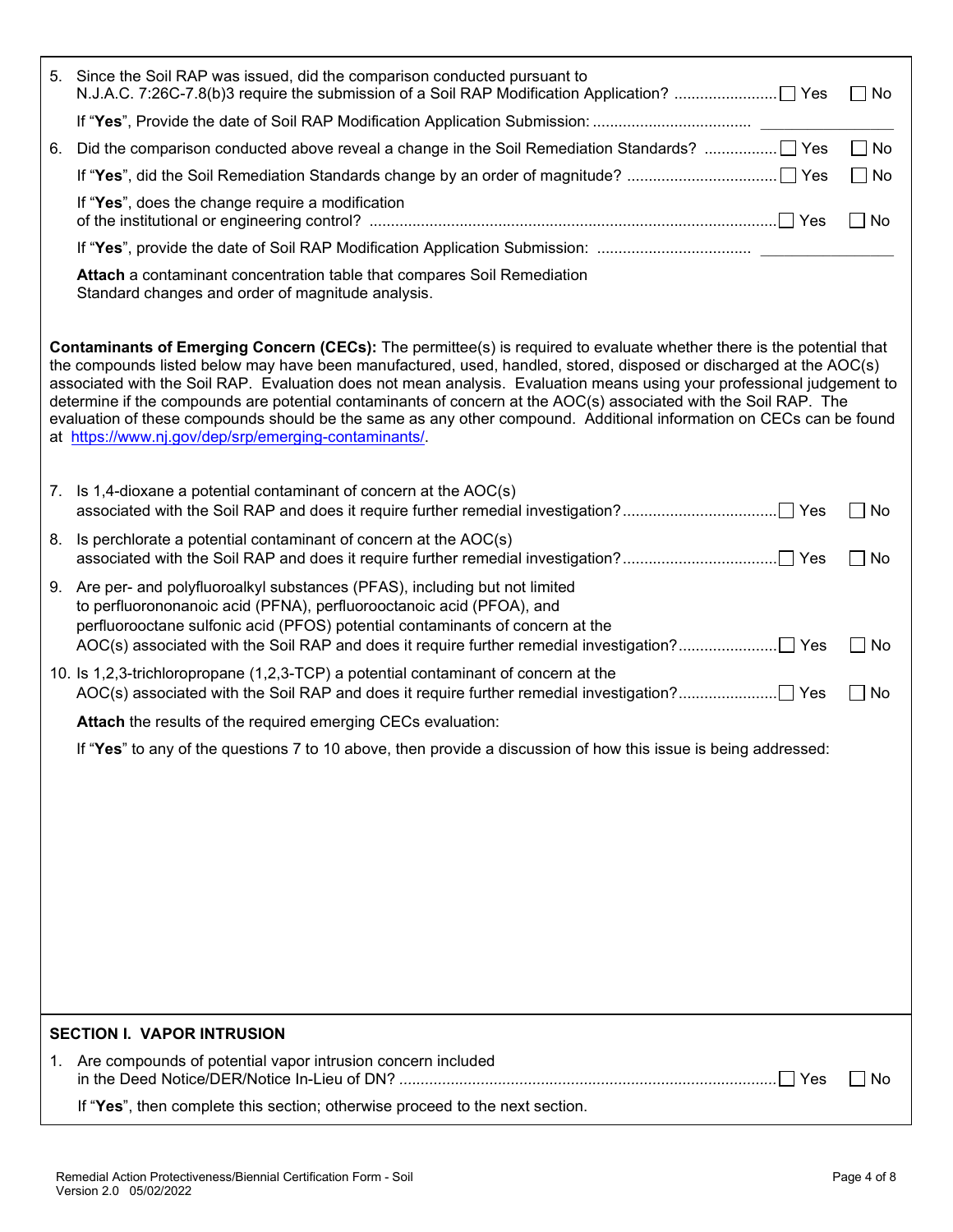|    | 2. Based on the most recent soil data available, do any contaminants of concern                                                                                                                                                                                                                                                                                                                                                                                                     | _  No     |
|----|-------------------------------------------------------------------------------------------------------------------------------------------------------------------------------------------------------------------------------------------------------------------------------------------------------------------------------------------------------------------------------------------------------------------------------------------------------------------------------------|-----------|
|    | If "Yes", attach a table with the vapor intrusion sampling results, a scaled site map<br>indicating the location of all structures investigated for vapor intrusion, and provide<br>a discussion of those results below or provide a written explanation with the reasons<br>for not evaluating the vapor intrusion pathway.                                                                                                                                                        |           |
|    | 3. Were there any changes in property use for the site or surrounding properties                                                                                                                                                                                                                                                                                                                                                                                                    | ∐ No      |
|    | If "Yes", attach a table with the vapor intrusion sampling results, a scaled site map<br>indicating the location of all structures investigated for vapor intrusion, and provide<br>a discussion of those results below or provide a written explanation with the reasons<br>for not evaluating the vapor intrusion pathway:                                                                                                                                                        |           |
|    |                                                                                                                                                                                                                                                                                                                                                                                                                                                                                     |           |
|    |                                                                                                                                                                                                                                                                                                                                                                                                                                                                                     |           |
|    | 4. Have any vapor intrusion engineering controls/mitigation systems been installed as a result<br>of this soil contamination? (If a system was installed, but not required for the remediation (i.e.,                                                                                                                                                                                                                                                                               | No        |
|    | If "Yes", indicate the type of engineering control that was implemented: (check all that apply)                                                                                                                                                                                                                                                                                                                                                                                     |           |
|    | Sub-Slab Depressurization System (SSDS)<br>$\Box$ Active $\Box$ Passive                                                                                                                                                                                                                                                                                                                                                                                                             |           |
|    | □ Sub-Slab Ventilation System                                                                                                                                                                                                                                                                                                                                                                                                                                                       |           |
|    | ◯ Soil Vapor Extraction System<br>$\Box$ Other (specify): $\Box$                                                                                                                                                                                                                                                                                                                                                                                                                    |           |
|    | Attach any vapor intrusion sampling results as required from the Vapor Intrusion Monitoring<br>Plan for the permit, including the NJDEP Vapor Intrusion Mitigation Monitoring and Maintenance<br>Checklist. Provide a scaled site map that clearly identifies the building(s) and/or structure(s)<br>with the vapor intrusion engineering control(s)/mitigation system(s) in place (e.g., active or passive),<br>including the address and block and lot of each impacted property. |           |
|    | Note: A Soil RAP Modification Application should be submitted if the vapor intrusion<br>engineering controls/mitigation systems is not included in the Soil RAP for the site.                                                                                                                                                                                                                                                                                                       |           |
| 5. | Is there soil gas contamination above the Soil Gas Screening Levels beneath                                                                                                                                                                                                                                                                                                                                                                                                         | $\Box$ No |
|    | If "Yes", attach any vapor intrusion sampling results as required from the<br>Vapor Intrusion Long-Term Monitoring Plan for the permit.                                                                                                                                                                                                                                                                                                                                             |           |
|    | Note: A Soil RAP Modification Application should be submitted if the Vapor Intrusion<br>Long-Term Monitoring Plan is not included in the Soil RAP for the site.                                                                                                                                                                                                                                                                                                                     |           |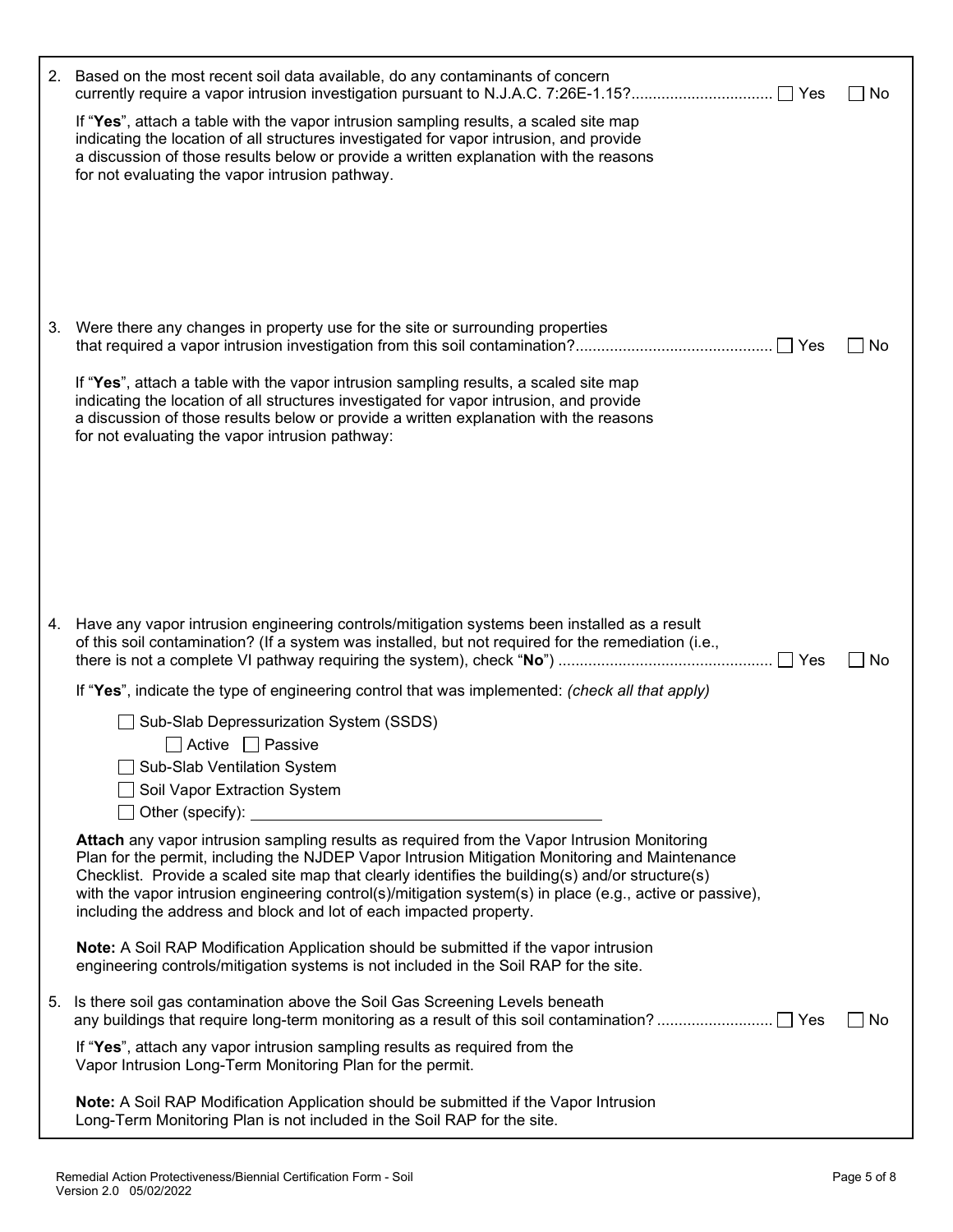|                                       | 6. Are there any buildings with an Indeterminate Vapor Intrusion Pathway                                                                                                                                                                                            | l INo                       |  |
|---------------------------------------|---------------------------------------------------------------------------------------------------------------------------------------------------------------------------------------------------------------------------------------------------------------------|-----------------------------|--|
|                                       |                                                                                                                                                                                                                                                                     | l INo                       |  |
|                                       | Attach a summary of the inspection and a scale site map clearly identifying the buildings with<br>Indeterminate Vapor Intrusion Pathway status, including the address and block/lot of each building.                                                               |                             |  |
|                                       | Note: A Soil RAP Modification Application should be submitted if the Indeterminate Vapor Intrusion Pathway status is<br>not included in the Soil RAP for the site.                                                                                                  |                             |  |
|                                       | <b>SECTION J. FINANCIAL ASSURANCE</b>                                                                                                                                                                                                                               |                             |  |
| 1.                                    | Does the Soil RAP/Deed Notice/DER/Notice In-Lieu of DN include an engineering control?  □ Yes                                                                                                                                                                       | No                          |  |
|                                       | If "No", proceed to the next section.                                                                                                                                                                                                                               |                             |  |
| 2.                                    |                                                                                                                                                                                                                                                                     | <b>No</b><br>$\blacksquare$ |  |
|                                       | If "Yes", attach a completed Remediation Cost Review and RFS/FA Form with a detailed cost estimate.                                                                                                                                                                 |                             |  |
| 3.                                    | If the Financial Assurance Instrument is a Line of Credit, Remediation Trust Fund, Surety Bond,<br>or Environmental Insurance Policy, have annual statements confirming the value of the                                                                            | $\Box$ No                   |  |
|                                       | If "No", attach the annual statements confirming the value of the Financial Assurance Instrument.                                                                                                                                                                   |                             |  |
| 4.                                    | If the current owner of the site is either a homeowner association or a condominium<br>association, have copies of the annual budget that includes funds for the operation,<br>maintenance, and monitoring of the engineering control(s) at the site been submitted | No                          |  |
|                                       | If "No", attach copies of the association's annual budget that includes funds for the<br>operation, maintenance, and monitoring of the engineering control(s) at the site.                                                                                          |                             |  |
| SECTION K. OTUED INEODMATION DROVIDED |                                                                                                                                                                                                                                                                     |                             |  |

## **SECTION K. OTHER INFORMATION PROVIDED**

List any other pertinent information to support the Soil Remedial Action Protectiveness/Biennial Certification Form. This section should include a discussion of any new information or soil data as it relates to the protectiveness of the soil remedial action for the site.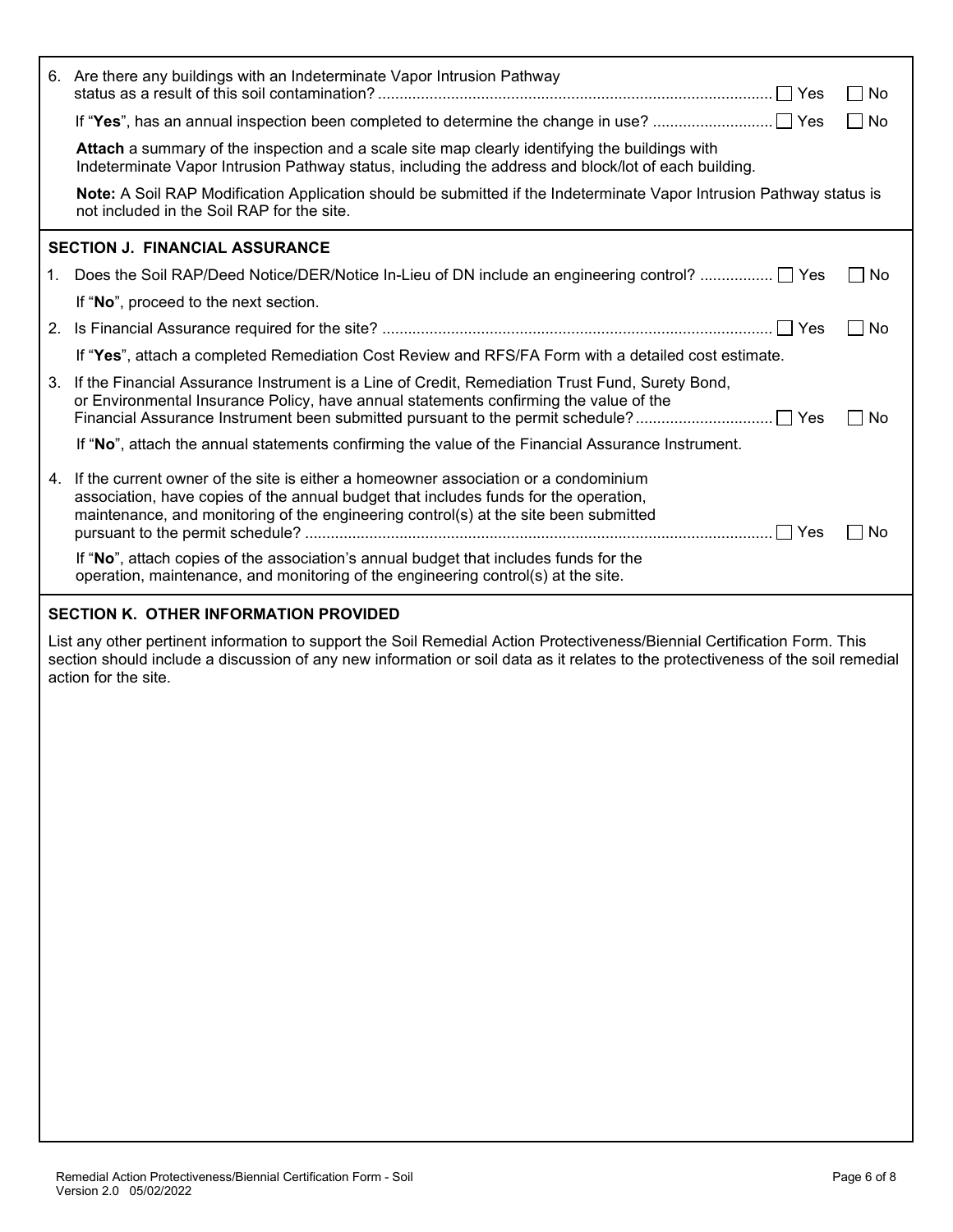## **SECTION L. PERSON WITH PRIMARY RESPONSIBILITY FOR PERMIT COMPLIANCE/PERSON RESPONSIBLE FOR MONITORING THE PROTECTIVENESS OF THE REMEDIAL ACTION INFORMATION AND**

| <b>CERTIFICATION</b>                                                                                                                                                                                                                                                                                                                                                                                                                                                                                                                                                                                                                                                                                                                                                                                                                                                                                                                                                                                                                                               |  |                                                |  |
|--------------------------------------------------------------------------------------------------------------------------------------------------------------------------------------------------------------------------------------------------------------------------------------------------------------------------------------------------------------------------------------------------------------------------------------------------------------------------------------------------------------------------------------------------------------------------------------------------------------------------------------------------------------------------------------------------------------------------------------------------------------------------------------------------------------------------------------------------------------------------------------------------------------------------------------------------------------------------------------------------------------------------------------------------------------------|--|------------------------------------------------|--|
| Affiliation/Name of Organization:                                                                                                                                                                                                                                                                                                                                                                                                                                                                                                                                                                                                                                                                                                                                                                                                                                                                                                                                                                                                                                  |  |                                                |  |
|                                                                                                                                                                                                                                                                                                                                                                                                                                                                                                                                                                                                                                                                                                                                                                                                                                                                                                                                                                                                                                                                    |  |                                                |  |
|                                                                                                                                                                                                                                                                                                                                                                                                                                                                                                                                                                                                                                                                                                                                                                                                                                                                                                                                                                                                                                                                    |  |                                                |  |
| Phone Number:                                                                                                                                                                                                                                                                                                                                                                                                                                                                                                                                                                                                                                                                                                                                                                                                                                                                                                                                                                                                                                                      |  |                                                |  |
|                                                                                                                                                                                                                                                                                                                                                                                                                                                                                                                                                                                                                                                                                                                                                                                                                                                                                                                                                                                                                                                                    |  |                                                |  |
| Municipality:                                                                                                                                                                                                                                                                                                                                                                                                                                                                                                                                                                                                                                                                                                                                                                                                                                                                                                                                                                                                                                                      |  | State: Call Change of Capital Change Cip Code: |  |
| Email Address:                                                                                                                                                                                                                                                                                                                                                                                                                                                                                                                                                                                                                                                                                                                                                                                                                                                                                                                                                                                                                                                     |  |                                                |  |
| Relationship to the Site (check all that apply)                                                                                                                                                                                                                                                                                                                                                                                                                                                                                                                                                                                                                                                                                                                                                                                                                                                                                                                                                                                                                    |  |                                                |  |
| □ I am the Person Responsible for Conducting Remediation                                                                                                                                                                                                                                                                                                                                                                                                                                                                                                                                                                                                                                                                                                                                                                                                                                                                                                                                                                                                           |  |                                                |  |
| I am the current Owner                                                                                                                                                                                                                                                                                                                                                                                                                                                                                                                                                                                                                                                                                                                                                                                                                                                                                                                                                                                                                                             |  |                                                |  |
| $\Box$ I am the current Operator                                                                                                                                                                                                                                                                                                                                                                                                                                                                                                                                                                                                                                                                                                                                                                                                                                                                                                                                                                                                                                   |  |                                                |  |
| $\Box$ I am the current Lessee                                                                                                                                                                                                                                                                                                                                                                                                                                                                                                                                                                                                                                                                                                                                                                                                                                                                                                                                                                                                                                     |  |                                                |  |
| This certification shall be signed by the person responsible for submitting the Soil Remedial Action Protectiveness/Biennial<br>Certification Form in accordance with the Administrative Requirements for the Remediation of Contaminated Sites rule at<br>N.J.A.C. 7:26C-1.5(a).<br>I certify under penalty of law that I have personally examined and am familiar with the information submitted herein,<br>including all attached documents, and that based on my inquiry of those individuals immediately responsible for obtaining<br>the information, to the best of my knowledge, I believe that the submitted information is true, accurate and complete. I am<br>aware that there are significant civil penalties for knowingly submitting false, inaccurate or incomplete information and that I<br>am committing a crime of the fourth degree if I make a written false statement which I do not believe to be true. I am also<br>aware that if I knowingly direct or authorize the violation of any statute, I am personally liable for the penalties. |  |                                                |  |
| I also understand that engineering and institutional controls must be evaluated and maintained to ensure they remain<br>protective of public health and safety and the environment.                                                                                                                                                                                                                                                                                                                                                                                                                                                                                                                                                                                                                                                                                                                                                                                                                                                                                |  |                                                |  |
| Based upon the information provided herein, I hereby certify that the remedial action(s) implemented at the site that includes<br>engineering and/or institutional controls remains protective of public health and safety and the environment.                                                                                                                                                                                                                                                                                                                                                                                                                                                                                                                                                                                                                                                                                                                                                                                                                    |  |                                                |  |
| Signature:                                                                                                                                                                                                                                                                                                                                                                                                                                                                                                                                                                                                                                                                                                                                                                                                                                                                                                                                                                                                                                                         |  | Date:                                          |  |
| Name/Title:                                                                                                                                                                                                                                                                                                                                                                                                                                                                                                                                                                                                                                                                                                                                                                                                                                                                                                                                                                                                                                                        |  |                                                |  |
|                                                                                                                                                                                                                                                                                                                                                                                                                                                                                                                                                                                                                                                                                                                                                                                                                                                                                                                                                                                                                                                                    |  |                                                |  |
| Completed forms should be emailed to srp submissions@dep.nj.gov*.                                                                                                                                                                                                                                                                                                                                                                                                                                                                                                                                                                                                                                                                                                                                                                                                                                                                                                                                                                                                  |  |                                                |  |

*\**All Soil Remedial Action Protectiveness/Biennial Certification forms associated with a Post-NFA Case must continue to be submitted on a CD by mail with the accompanying fee to the following address:

> Bureau of Case Assignment & Initial Notice Site Remediation Program NJ Department of Environmental Protection 401-05H PO Box 420 Trenton, NJ 08625-0420